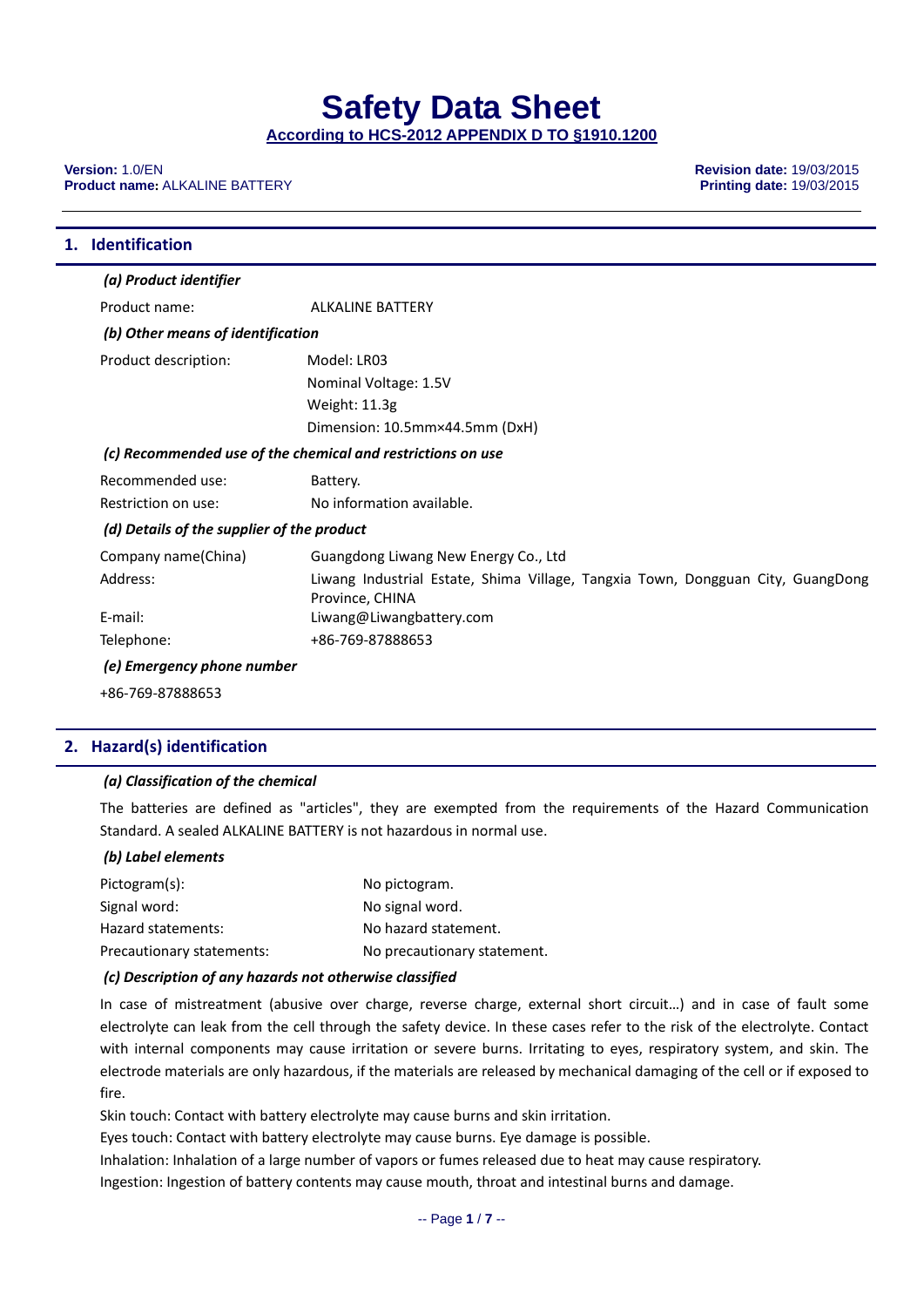#### *(d) Ingredient with unknown acute toxicity*

No information available.

#### **3. Composition/information on ingredients**

#### *(a) Mixtures information*

| <b>Chemical name</b> | CAS No.    | <b>Concentration%</b> |
|----------------------|------------|-----------------------|
| Manganese dioxide    | 1313-13-9  | 40                    |
| Zinc                 | 7440-66-6  | 16                    |
| Potassium hydroxide  | 1310-58-3  | 8                     |
| Water                | 7732-18-5  | 10                    |
| Iron                 | 7439-89-6  | 17                    |
| Paper                | RR-01108-5 | 1                     |
| Copper               | 7440-50-8  | 3                     |
| Nylon-6              | 25038-54-4 |                       |
| Graphite             | 7782-42-5  | 3                     |

#### **4. First‐aid measures**

#### *(a) Description of first aid measures*

| Inhalation:   | Remove victim to fresh air and keep at rest in a position comfortable for breathing. Get medical<br>advice / attention if you feel unwell.                                    |
|---------------|-------------------------------------------------------------------------------------------------------------------------------------------------------------------------------|
| Skin contact: | Remove contaminated clothes and rinse the skin with plenty of water. Get medical advice /<br>attention if you feel unwell.                                                    |
| Eye contact:  | Rinse cautiously with water for several minutes. Remove contact lenses, if present and easy to<br>do.<br>Continue rinsing. Get medical advice / attention if you feel unwell. |
| Ingestion:    | Have victim drink 60 to 240 mL (2-8 oz.) of water, and DO NOT induce vomiting. Get medical aid.                                                                               |

#### *(b) Most important symptoms/effects, acute and delayed*

Contact with internal components may cause allergic skin sensitization (rash) and irritate eyes, skin, nose, throat, respiratory system. Cobalt and Cobalt compounds are considered to be possible human carcinogen(s).

#### *(c) Immediate medical attention and special treatment*

No information available.

#### **5. Fire‐fighting measures**

#### *(a) Extinguishing media*

| Suitable extinguishing media:   | Use foam, dry powder or dry sand, $CO2$ as appropriate. |
|---------------------------------|---------------------------------------------------------|
| Unsuitable extinguishing media: | No information available.                               |

#### *(b) Special hazards arising from the chemical*

Under fire conditions, batteries may burst and release hazardous decomposition products when exposed to a fire situation. This could result in the release of flammable or corrosive materials. Hazardous combustion products: CO,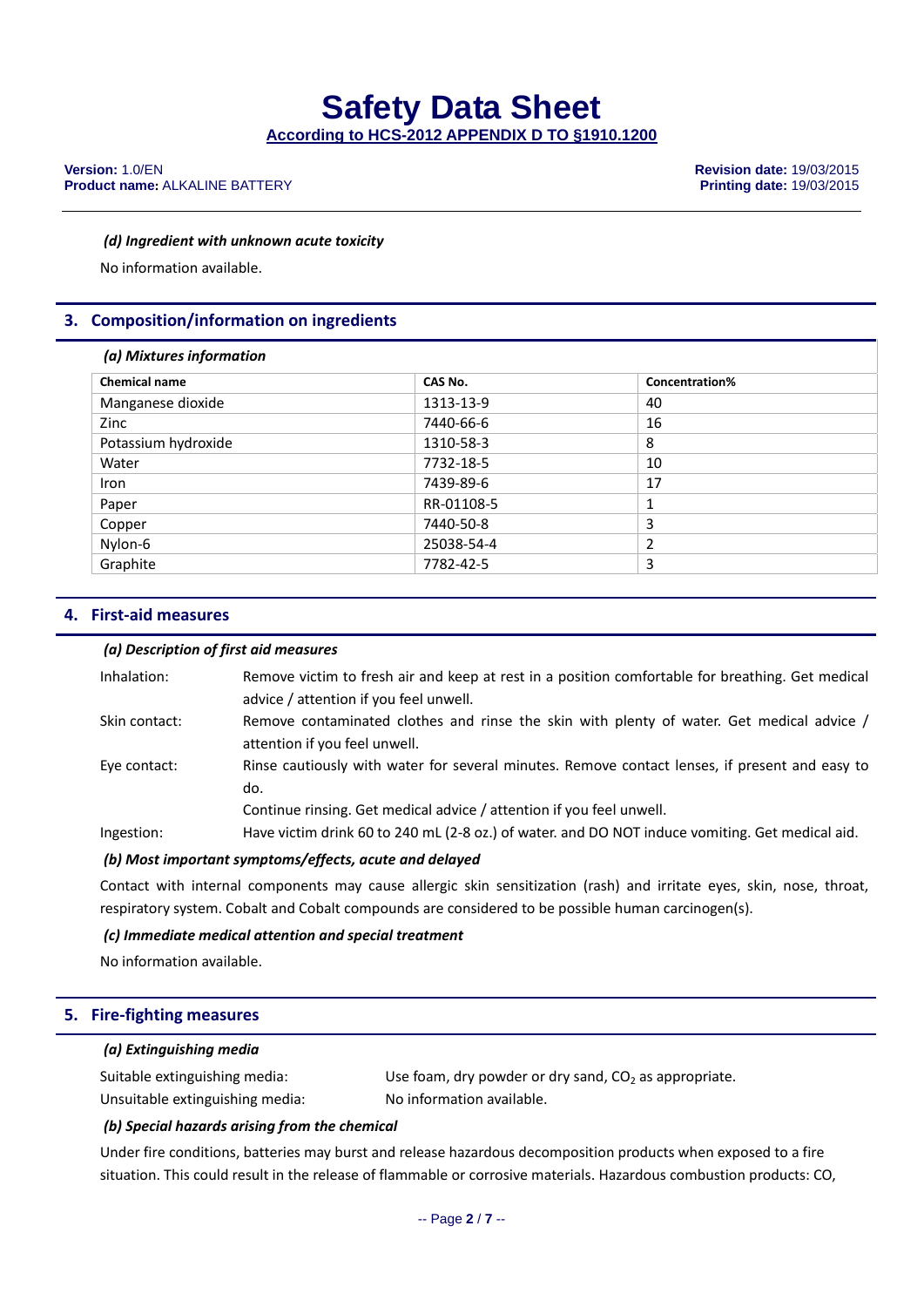#### **Version:** 1.0/EN **Revision date:** 19/03/2015 **Product name:** ALKALINE BATTERY

#### CO2, Metal oxides, Irritating fumes

#### *(c) Special protective equipment and precautions for fire‐fighters*

Firefighters must wear fire resistant protective equipment and appropriate breathing apparatus. The staff must equip with filtermask (full mask) or isolated breathing apparatus. The staff must wear the clothes which can defense the fire and the toxic gas. Put out the fire in the upwind direction. Remove the container to the open space as soon as possible. Spray water on the containers in the fireplace to keep them cool until finish extinguishment.

#### **6. Accidental release measures**

#### *(a) Personal precautions, protective equipment and emergency procedures*

If the battery material is released, remove personnel from area until fumes dissipate. Provide maximum ventilation to clear out hazardous gases. The preferred response is to leave the area, dispose the case after the batteries cool and vapors dissipate. Provide maximum ventilation. Avoid skin and eye contact or inhalation of vapors.

#### *(b) Methods and materials for containment and cleaning up*

If battery casing is dismantled, small amounts of electrolyte may leak. Collect all released material in a plastic lined container. Dispose off according to the local law and rules. Avoid leached substances to get into the earth, canalization or waters.

#### **7. Handling and storage**

#### *(a) Precautions for safe handling*

Always follow the warning information on the batteries and in the manuals of devices. Only use the recommended battery types. Keep batteries away from children. For devices to be used by children, the battery casing should be protected against unauthorized access. Unpacked batteries shall not lie about in bulk. In case of battery change always replace all batteries by new ones of identical type and brand. Do not swallow batteries. Do not throw batteries into water. Do not throw batteries into fire. Avoid deep discharge. Do not short-circuit batteries Use recommended charging time and current.

#### *(b) Conditions for safe storage, including any incompatibilities*

Don't handling ALKALINE BATTERY with metalwork. Do not open, dissemble, crush or burn battery. Ensure good ventilation/ exhaustion at the workplace.

Prevent formation of dust.

Information about protection against explosions and fires: Keep ignition sources away‐ Do not smoke.

Recommended at  $0^\circ \text{C} \sim +35^\circ \text{C}$  for long period storage.

Do not storage ALKALINE BATTERY haphazardly in a box or drawer where they may short‐circuit each other or be short‐circuited by other metal objects.

Keep out of reach of children.

Do not expose ALKALINE BATTERY to heat or fire. Avoid storage in direct sunlight.

Do not store together with oxidizing and acidic materials.

#### **8. Exposure controls/personal protection**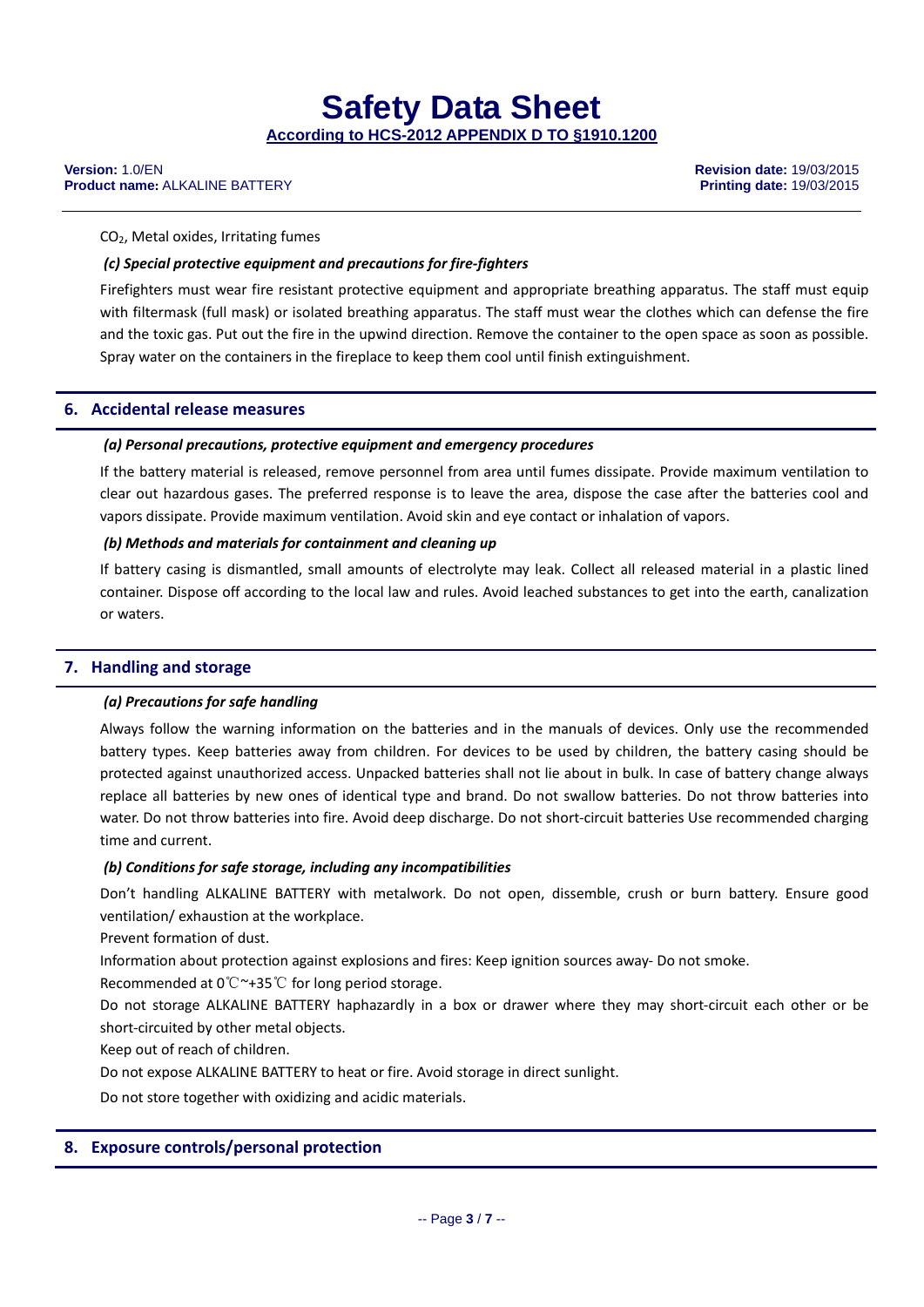# **Safety Data Sheet**

**According to HCS-2012 APPENDIX D TO §1910.1200**

#### **Version:** 1.0/EN **Revision date:** 19/03/2015 **Product name: ALKALINE BATTERY**

#### *(a) Control parameters*

Not established.

#### *(b) Appropriate engineering controls*

Under normal conditions (during charge and discharge) release of ingredients does not occur.

#### *(c) Personal protective equipment*

| Respiratory protection: | No personal respiratory protective equipment normally required. In case |
|-------------------------|-------------------------------------------------------------------------|
|                         | of inadequate ventilation wear respiratory protection.                  |
| Hand protection:        | Wear protective gloves.                                                 |
| Eye/face protection:    | No personal protective equipment normally required.                     |
| Skin/body protection:   | Wear protective clothing to prevent contact.                            |

#### **9. Physical and chemical properties**

| (a) Appearance                                   | Cylindrical solid   |
|--------------------------------------------------|---------------------|
| (b) Odor                                         | Monotony            |
| (c) Odor threshold                               | Not available.      |
| (d) pH                                           | Not available.      |
| (e) Melting point/freezing point                 | Not available.      |
| (f) Initial boiling point and boiling range      | Not available.      |
| (g) Flash point                                  | Not applicable.     |
| (h) Evaporation rate                             | Not applicable.     |
| (i) Flammability                                 | Non flammable.      |
| (j) Upper/lower flammability or explosive limits | Not available.      |
| (k) Vapor pressure                               | Not applicable.     |
| (I) Vapor density                                | Not available.      |
| (m) Relative density                             | Not available.      |
| (n) Solubility(ies)                              | Insoluble in water. |
| (o) Partition coefficient: n-octanol/water       | Not available.      |
| (p) Auto-ignition temperature                    | $130^{\circ}$ C     |
| (g) Decomposition temperature                    | Not available.      |
| (r) Viscosity                                    | Not available.      |
|                                                  |                     |

#### **10. Stability and reactivity**

#### *(a) Reactivity*

Stable under recommended storage and handling conditions.

#### *(b) Chemical stability*

Stable under normal conditions.

#### *(c) Possibility of hazardous reactions*

When heated above 150°C the risk of rupture occurs. Due to special safety construction, rupture implies controlled release of pressure without ignition.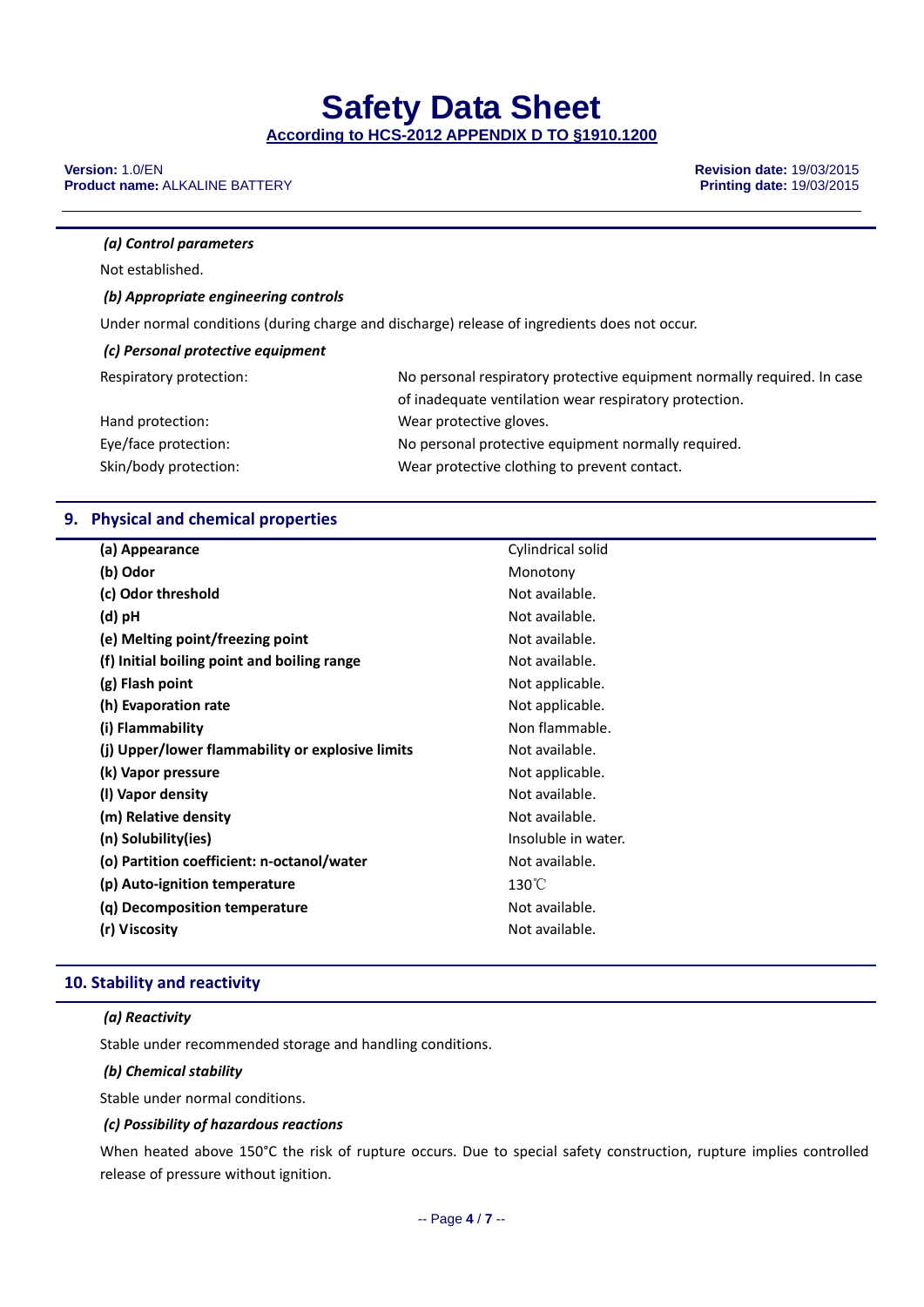# **Safety Data Sheet**

**According to HCS-2012 APPENDIX D TO §1910.1200**

#### **Version:** 1.0/EN **Revision date:** 19/03/2015 **Product name: ALKALINE BATTERY**

#### *(d) Conditions to avoid*

Do not subject ALKALINE BATTERY to mechanical shock. Keep away from open flames, high temperature.

*(e) Incompatible materials*

Strong oxidizer, strong acid.

#### *(f) Hazardous decomposition products*

Under fire conditions, the electrode materials can form carcinogenic nickel and cobalt oxides.

#### **11. Toxicological information**

| (a) Information on the likely routes of exposure |                                                              |
|--------------------------------------------------|--------------------------------------------------------------|
| Inhalation:                                      | Inhalation of a large number of vapors or fumes released due |
|                                                  | to heat may cause respiratory.                               |
| Ingestion:                                       | Ingestion of battery contents may cause mouth, throat and    |
|                                                  | intestinal burns and damage.                                 |
| Skin contact:                                    | Contact with battery electrolyte may cause burns and skin    |
|                                                  | irritation.                                                  |
| Eye contact:                                     | Contact with battery electrolyte may cause burns. Eye damage |
|                                                  | is possible.                                                 |

Under normal conditions (during charge and discharge) release of ingredients does not occur. If accidental release occurs see information in section 2, 3, and 4. Swallowing of a battery can be harmful. Call the local Poison Control Centre for advice and follow‐up.

#### *(b) Information on toxicological characteristics*

| <b>Acute toxicity:</b>            | No data available.                                                |  |  |  |
|-----------------------------------|-------------------------------------------------------------------|--|--|--|
| <b>Skin corrosion/irritation:</b> | The liquid in the battery irritates.                              |  |  |  |
| Serious eye damage/irritation:    | The liquid in the battery irritates.                              |  |  |  |
| <b>Respiratory sensitization:</b> | The liquid in the battery may cause sensitization to some person. |  |  |  |
| skin sensitization:               | The liquid in the battery may cause sensitization to some person. |  |  |  |
| Carcinogenicity:                  | Cobalt and Cobalt compounds are considered to be possible human   |  |  |  |
|                                   | carcinogen(s).                                                    |  |  |  |
| <b>Germ Cell Mutagenicity:</b>    | No data available.                                                |  |  |  |
| <b>Reproductive Toxicity:</b>     | No data available.                                                |  |  |  |
| <b>STOT-Single Exposure:</b>      | No data available.                                                |  |  |  |
| <b>STOT-Repeated Exposure:</b>    | No data available.                                                |  |  |  |
| <b>Aspiration Hazard:</b>         | No data available.                                                |  |  |  |

#### **12. Ecological information**

#### *(a) Ecotoxicity*

Water hazard class 1(Self‐assessment): slightly hazardous for water.

#### *(b) Persistence and Degradability*

No information available.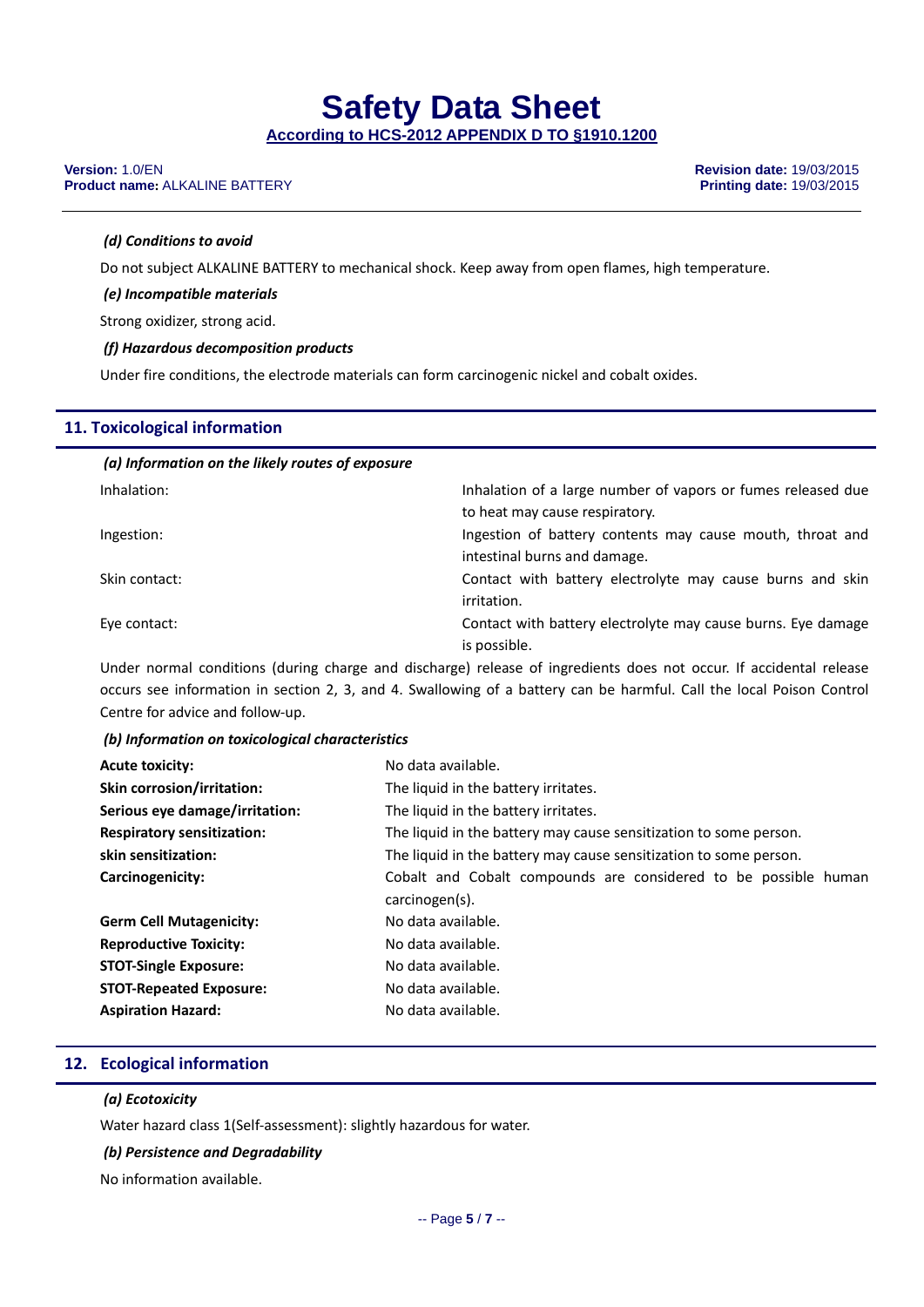#### **Version:** 1.0/EN **Revision date:** 19/03/2015 **Product name:** ALKALINE BATTERY

*(c) Bioaccumulative potential* No information available. *(d) Mobility in soil* No information available. *(e) Other adverse effects* No information available.

#### **13. Disposal considerations**

#### *(a) Safe handling and methods of disposal*

Disposal should be in accordance with applicable regional, national and local laws and regulations. Local regulations may be more stringent than regional or national requirements.

#### **14. Transport information**

According to PACKING INSTRUCTION 965 ~ 970 of IATA DGR 56rd Edition for transportation, the special provision 188 of IMDG (inc Amdt 35‐10). The batteries should be securely packed and protected against short‐circuits. Examine whether the package of the containers are integrate and tighten closed before transport. Take in a cargo of them without falling, dropping, and breakage. Prevent collapse of cargo piles. Don't put the goods together with oxidizer and chief food chemicals. The transport vehicle and ship must be cleaned and sterilized otherwise it is not allowed to assemble articles. During transport, the vehicle should prevent exposure, rain and high temperature. For stopovers, the vehicle should be away from fire and heat sources. When transported by sea, the assemble place should keep away from bedroom and kitchen, and isolated from the engine room, power and fire source. Under the condition of Road Transportation, the driver should drive in accordance with regulated route, don't stop over in the residential area and congested area. Forbid to use wooden, cement for bulk transport.

| (a) UN number                                   | 3480&3481                                              |
|-------------------------------------------------|--------------------------------------------------------|
| (b) UN Proper shipping name                     | LITHIUM ION BATTERIES (including lithium ion polymer   |
|                                                 | batteries) or:                                         |
|                                                 | LITHIUM ION BATTERIES CONTAINED IN EQUIPMENT or        |
|                                                 | LITHIUM ION BATTERIES PACKED WITH EQUIPMENT (including |
|                                                 | lithium ion polymer batteries)                         |
| (c) Transport hazard class(es)                  | 9                                                      |
| (d) Packing group (if applicable)               | Ш                                                      |
| (e) Marine pollutant (Yes/No)                   | No                                                     |
| (f) Transport in bulk (according to Annex II of | No information available.                              |
| MARPOL 73/78 and the IBC Code)                  |                                                        |
| (g) Special precautions                         | No information available.                              |

#### **15. Regulatory information**

| (a) Safety, health and environmental regulations specific for the product in question |     |    |       |       |       |        |
|---------------------------------------------------------------------------------------|-----|----|-------|-------|-------|--------|
| CAS No.                                                                               | USA | ΕU | Japan | Korea | China | ∵anada |
|                                                                                       |     |    |       |       |       |        |